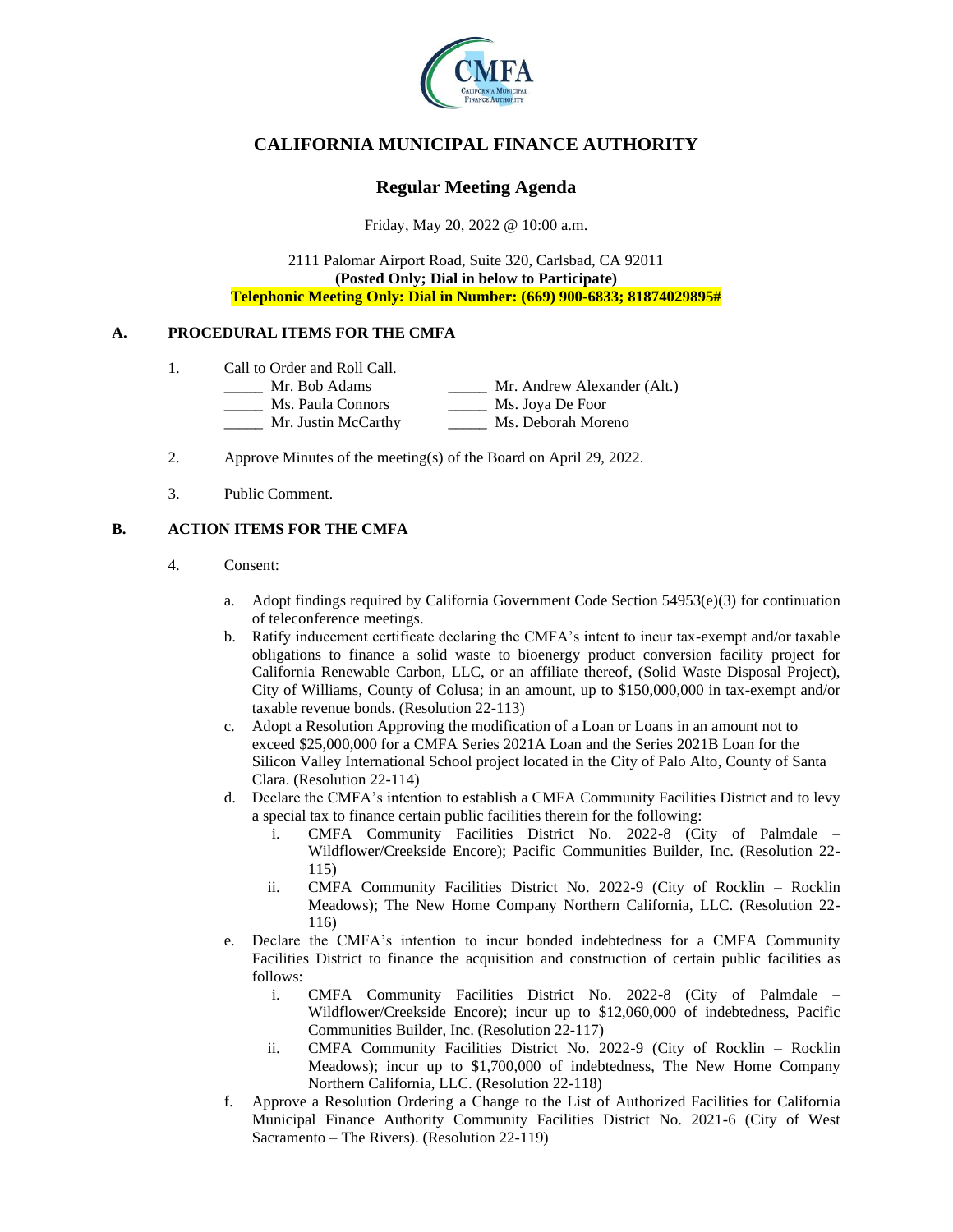- 5. Declare and/or ratify the CMFA's intent to incur tax-exempt and/or taxable obligations to finance the following projects and other related actions:
	- a. Jacaranda Gardens CIC, LP, (Jacaranda Gardens Apartments), City of El Centro, County of San Diego; issue up to \$30,000,000 in tax-exempt and/or taxable revenue bonds. (Resolution 22-120)
	- b. Chelsea Investment Corporation, (Fox Point Farms Apartments), City of Encinitas, County of San Diego; issue up to \$15,000,000 in tax-exempt and/or taxable revenue bonds. (Resolution 22-121)
	- c. Tripoli CIC, LP, (Tripoli Apartments), City of Coachella, County of Riverside; issue up to \$40,000,000 in tax-exempt and/or taxable revenue bonds. (Resolution 22-122)
- 6. Authorize the issuance of revenue bonds or other obligations to finance or refinance the following projects, the execution and delivery of related documents, and other related actions:
	- Mercy Housing California 105, L.P., a California limited partnership, (4995 Stockton Boulevard Apartments), City of Sacramento, County of Sacramento; issue up to \$70,000,000 in tax-exempt and/or taxable revenue bonds. (Resolution 22-123)
	- b. MM Aviara, L.P., a California limited partnership, (Aviara Apartments), City of Santa Rosa, County of Sonoma; issue up to \$50,000,000 in tax-exempt and/or taxable revenue bonds. (Resolution 22-124)
	- c. 333 Monterey Road LP, a California limited partnership, (The Gardens Apartments), City of Glendale, County of Los Angeles; issue up to \$20,000,000 in tax-exempt and/or taxable revenue bonds. (Resolution 22-125)
	- d. Allied 3335 Kifer, L.P., a California Limited Partnership, (Kifer Senior Apartments), City of Santa Clara, County of Santa Clara; issue up to \$43,000,000 in tax-exempt and/or taxable revenue bonds. (Resolution 22-126)
	- e. Rocklin 688, L.P., a California limited partnership, (Terracina at Whitney Ranch Apartments), City of Rocklin, County of Placer; up to \$78,000,000 in tax-exempt and/or taxable revenue bonds. (Resolution 22-127)
	- f. Poppy Grove I, LP, a California limited partnership (Poppy Grove I Apartments), City of Elk Grove, County of Sacramento; issue up to \$65,977,000 in tax-exempt and/or taxable revenue bonds. (Resolution 22-128)
	- g. Poppy Grove II, LP, a California limited partnership (Poppy Grove II Apartments), City of Elk Grove, County of Sacramento; issue up to \$40,940,000 in tax-exempt and/or taxable revenue bonds. (Resolution 22-129)
	- h. Poppy Grove III, LP, a California limited partnership (Poppy Grove III Apartments), City of Elk Grove, County of Sacramento; issue up to \$72,431,000 in tax-exempt and/or taxable revenue bonds. (Resolution 22-130)
	- i. Oakland MacArthur Pacific Associates, a California Limited Partnership, (MacArthur Studios Apartments), City of Oakland, County of Alameda; issue up to \$70,000,000 in tax-exempt and/or taxable revenue bonds. (Resolution 22-131)
	- j. the Milpitas Pacific Associates, a California Limited Partnership, (308 Sango Apartments), City of Milpitas, County of Santa Clara; issue up to \$65,000,000 in tax-exempt and/or taxable revenue bonds. (Resolution 22-132)
	- k. Aspen Wood Venture LP, (Aspen Wood Apartments), City of San Ramon, County of Contra Costa; issue up to \$40,000,000 in tax-exempt and/or taxable revenue bonds. (Resolution 22- 133)
	- l. Scripps-Pitzer Property Holdings, LLC, (Scripps and Pitzer College), City of Claremont, County of Los Angeles; issue up to \$50,000,000 in tax-exempt and/or taxable revenue bonds. (Resolution 22-135)
- 7. Authorize the formation of Community Facilities District in the City of Rocklin and the authorization to issue special tax bonds or other obligations to finance public infrastructure, and other related actions:
	- a. Hold a Public Hearing regarding the formation, bond issuance and appropriation limits for proposed California Municipal Finance Authority Community Facilities District No. 2022-4 (City of Rocklin – Monument Springs).
	- b. Approve Resolution forming California Municipal Finance Authority Community Facilities District No. 2022-4 (City of Rocklin – Monument Springs). (Resolution 22-135)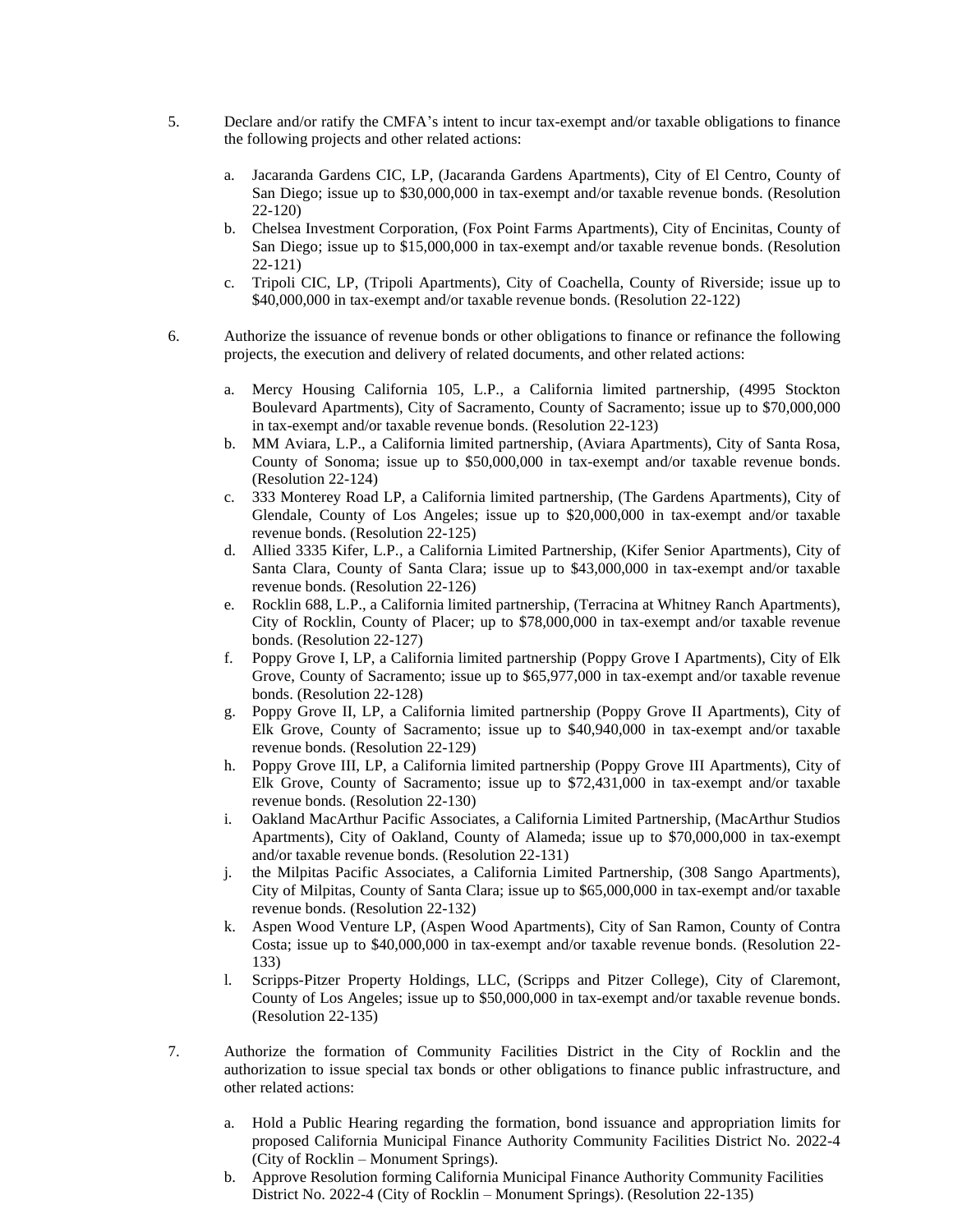- c. Approve Resolution determining necessity to incur up to \$19,900,000 of bonded indebtedness and other debt in and for California Municipal Finance Authority Community Facilities District No. 2022-4 (City of Rocklin – Monument Springs). (Resolution 22-136)
- d. Approve Resolution calling a special election in and for California Municipal Finance Authority Community Facilities District No. 2022-4 (City of Rocklin – Monument Springs). (Resolution 22-137)
- e. Announcement of results of election.
- f. Approve Resolution declaring results of special election and directing recording of notice of special tax lien in and for the California Municipal Finance Authority Community Facilities District No. 2022-4 (City of Rocklin – Monument Springs). (Resolution 22-138)
- g. Introduction and Waiving First Reading of Ordinance levying special taxes within California Municipal Finance Authority Community Facilities District No. 2022-4 (City of Rocklin – Monument Springs). (Ordinance 22-02)

### **C. INFORMATIONAL ITEMS FOR THE CMFA**

- 8. Administrative Issues.
	- a. Executive Director Report
	- b. Marketing Update
	- c. Membership Update
	- d. Transaction Update
	- e. Legislative Update
	- f. Legal Update
- 9. Adjournment.

Address for public inspection of certain meeting materials distributed to the Board of Directors: 2111 Palomar Airport Road, Suite 320, Carlsbad, California 92011.

A request for disability-related modification or accommodation, including auxiliary aids or services, may be made by any person with a disability who requires a modification or accommodation to participate in the public meeting by contacting Kirsten Borgquist, (760) 502-0050, [kborgquist@cmfa-ca.com](mailto:kborgquist@cmfa-ca.com) 2111 Palomar Airport Rd, Suite 320, Carlsbad, CA 92011.

| This<br>wa:<br>$\cdots$ - nave<br>זר<br>арепца<br>. | _____ | ◡<br>_______ | . |
|-----------------------------------------------------|-------|--------------|---|
| $\sim$<br>7. sa na<br>ື                             |       |              |   |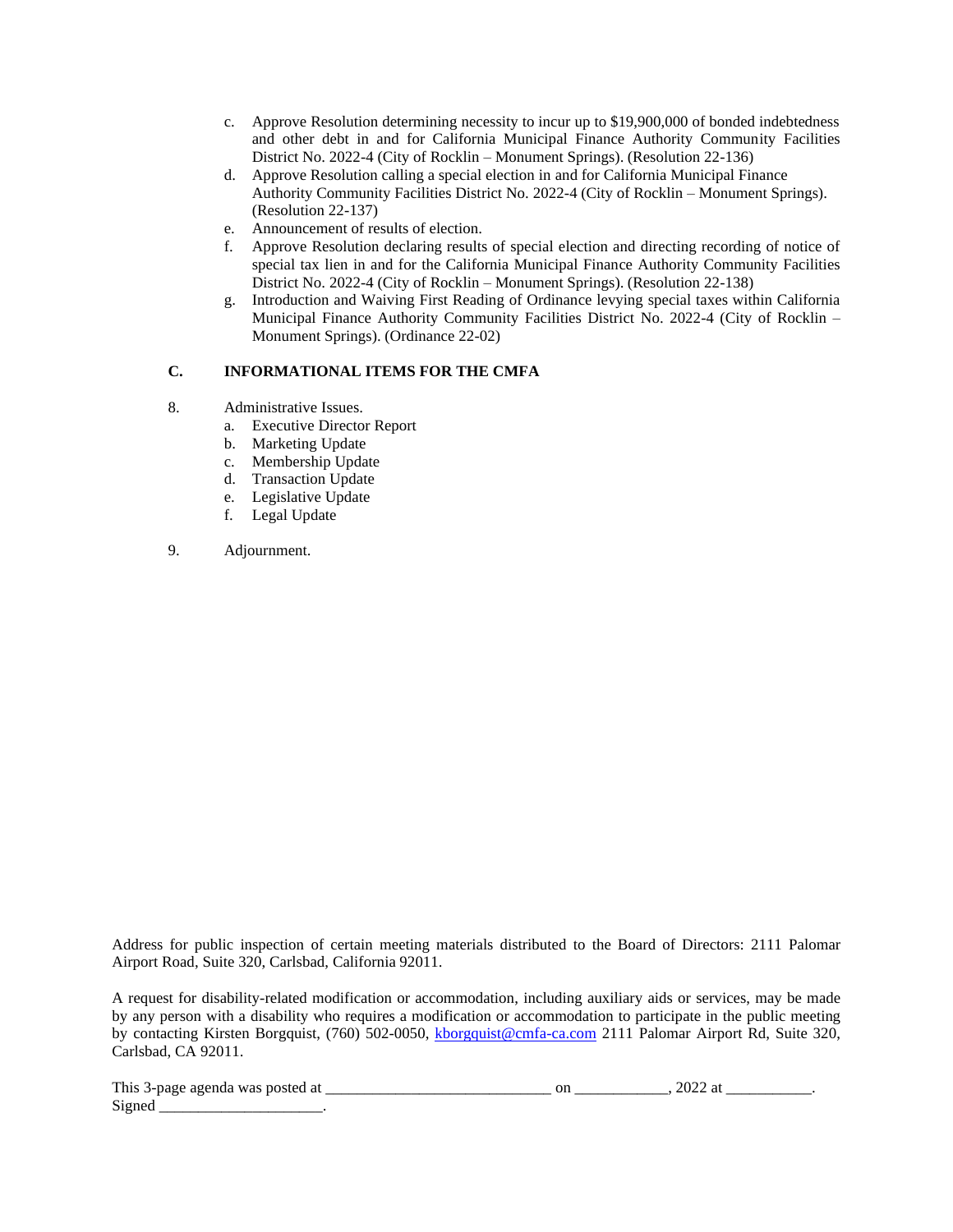

# **CMFA SPECIAL FINANCE AGENCY CMFA SPECIAL FINANCE AGENCY I CMFA SPECIAL FINANCE AGENCY VII CMFA SPECIAL FINANCE AGENCY VIII CMFA SPECIAL FINANCE AGENCY XII**

## **Regular Meeting Agendas**

Friday, May 20, 2022 @ 10:00 a.m.

#### 2111 Palomar Airport Road, Suite 320, Carlsbad, CA 92011 **(Posted Only; Dial in below to Participate) Telephonic Meeting Only: Dial in Number: (669) 900-6833; 81874029895#**

The following agenda will be repeated for each of the above-named public agencies:

### **A. PROCEDURAL ITEMS FOR EACH AGENCY**

- 1. Call to Order and Roll Call.
- Mr. Bob Adams \_\_\_\_\_\_\_ Mr. Andrew Alexander(Alt.)
- Ms. Paula Connors \_\_\_\_\_\_\_ Ms. Joya De Foor
- Mr. Justin McCarthy Ms. Deborah Moreno
- 2. Approve Minutes of the meeting(s) of the Board.
- 3. Public Comment.

### **B. ACTION ITEMS FOR EACH AGENCY**

- 4. Consent:
	- a. Adopt findings required by California Government Code Section  $54953(e)(3)$  for continuation of teleconference meetings.

### **C. INFORMATIONAL ITEMS FOR EACH AGENCY**

5. Adjournment.

Address for public inspection of certain meeting materials distributed to the Board of Directors: 2111 Palomar Airport Road, Suite 320, Carlsbad, California 92011.

A request for disability-related modification or accommodation, including auxiliary aids or services, may be made by any person with a disability who requires a modification or accommodation to participate in the public meeting by contacting Kirsten Borgquist, (760) 502-0050, [kborgquist@cmfa-ca.com](mailto:kborgquist@cmfa-ca.com) 2111 Palomar Airport Rd, Suite 320, Carlsbad, CA 92011.

| This<br>-ai<br>agenda<br>posted<br>was<br>T-page<br>$- - - -$<br>. | $\sim$ | ---- |  |
|--------------------------------------------------------------------|--------|------|--|
| $\sim$<br>Signec                                                   |        |      |  |